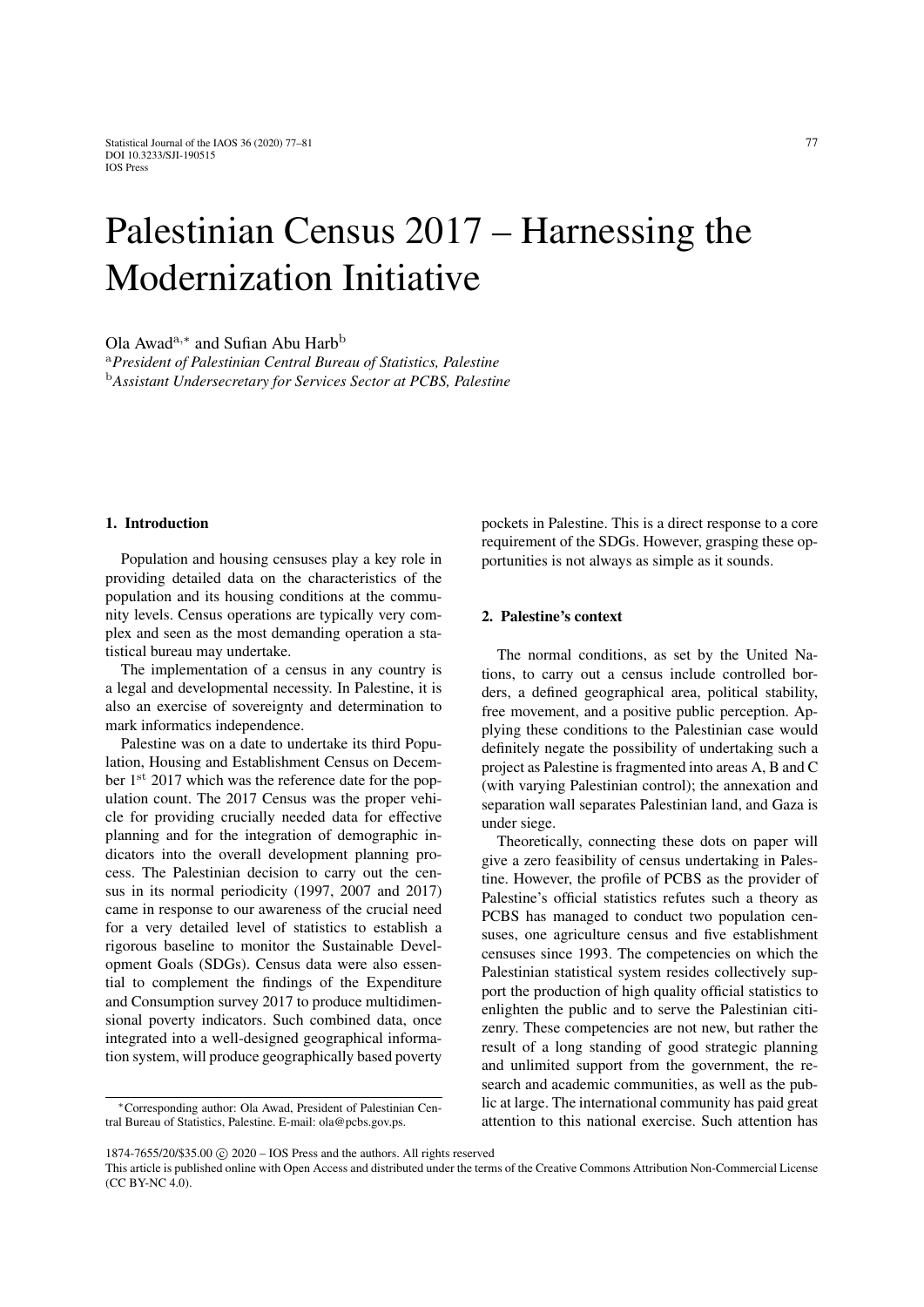taken various forms including generous financial support, technical cooperation and moral support of partners.

Census undertaking in Palestine has clearly reflected a unique collaborative spirit. The consensus on census content resulted from a structured consultation of all stakeholders. The final census content reflected national priorities and responded to the need for scientific data to support National Policy Agenda 2017–2022 and SDGs.

#### 3. Modernization initiative

PCBS started the modernization of its statistical system including infrastructure and techniques since 2010. The modernization process has covered data collection methods with increasing focus on electronic means. Since 2010, PCBS has implemented more than 50 surveys using handheld devices and tablets covering all continuous surveys such as the Labor Force Survey and the Consumer Price Index (CPI), as well as periodic surveys such as Economic Series Surveys and the Living Conditions Survey. The practices on the ground have triggered the transfer to the Generic Business Process Model (GSBPM) as a basis for the statistical project cycle to accommodate for the very details of the different processes.

The following conditions had influenced PCBS' decision to move gradually to electronic data collection since 2010:

- Geographical separation between the West Bank and the Gaza Strip and the difficulties related to the transfer of paper questionnaires between the two parts.
- Limitations to the free movement of persons due to permanent or temporary checkpoints between localities, in addition to, the separation wall that surrounds Palestinian localities.
- The vulnerability of the confiscation of paper questionnaires at checkpoints and the impact on public perception in relation to privacy and data confidentiality.

It was very clear to us that the move to the use of new technologies was not an end goal but an integrated part of overall modernization that targeted people, technology, practices and methodologies. A strategic key objective was to build organizational capacity cumulatively as a snowball to align well with the vision of the national statistical system.

#### 4. The uniqueness of the 2017 census

The 2017 census was different in many aspects compared to previous censuses in Palestine. The census harnessed the results of the 2010 modernization initiative. The census utilized latest technology as it employed tablets for data collection and integrated Geographical Information Systems (GIS) in the different processes of the census including census planning, data processing, data collection, data analysis and dissemination. The 2017 census was based on GIS technologies to add managerial value (i.e. tracking of enumerators and monitoring coverage) and technical value (i.e. quality control and geospatial analysis) to the different stages of census undertaking.

As for census scenarios and related decision factors, four scenarios were thoroughly examined in 2014 for the use of electronic data collection in the 2017 census:

- The first scenario was to apply electronic data collection to all census stages: updating of base maps, delineation of enumeration areas, marking and listing of buildings and housing units, the population count, as well as the post-enumeration survey. This scenario would require about 10,000 tablets in the count stage.
- The second scenario was to apply the technology to specific phases of the census project, mainly in the marking and listing phase, which would reduce the number of tablets to less than 2000 instead of 10,000.
- The third scenario was to go for electronic data collection in specific governorates in order to reduce the level of potential risks.
- The fourth scenario was to conduct a traditional paper-based census.

The factors that influenced PCBS' decision on the type of data collection included:

- Being in-line with the PCBS modernization initiative.
- Secure tablets at a low cost or on a lending basis.
- Providing digitized base maps for use in future surveys and sampling frames.
- The ability to share digitized maps with stakeholders to ensure value for money.
- A GIS based census to monitor fieldwork activities (operation wise) and link data geographically (dissemination wise) to meet the data needs of stakeholders and partners.
- Improving data quality based on previous experience in applying electronic data collection.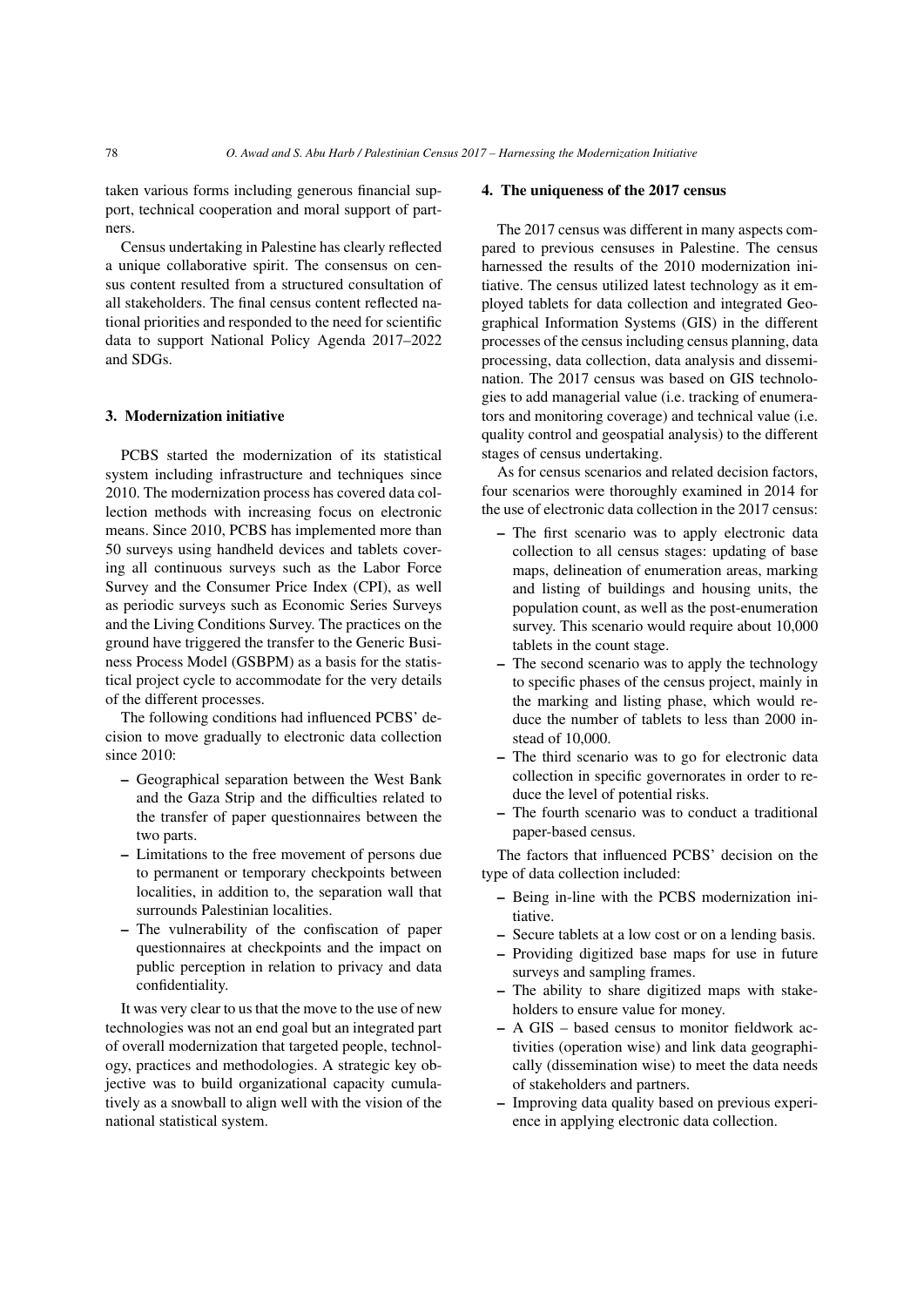– Overcoming challenges attached to fieldwork operations (mobility of fieldworkers, transport of paper questionnaires etc.).

After mapping the proposed scenarios with the decision factors, PCBS took the decision in 2014 of fullscale electronic data collection in the 2017 census. On this basis, the 2017 census exhibited characteristics, which differ from previous censuses:

#### *4.1. Technology-driven census*

Census data were collected using tablets supported by GIS technology. The decision-making process for using electronic data collection technologies in the census was based on contextual facts related to Palestine's conditions on the ground rather than for the sake of using technology per se.

Among the factors that were not in favour of electronic data collection was the G2 cellular network in Palestine, which would add extra cost and prevent the full utilization of electronic data collection, as well as the broadband coverage. However, PCBS' experience in implementing surveys in the field using electronic data collection technologies proved the Bureau's ability to cope with such limitations (i.e. use of the offline data collection option).

By using a customized Fieldwork Management and Control System, PCBS was able through its field offices and headquarter to review and validate the data at both (individual and aggregate) levels simultaneously as it was transmitted from the field. The system provided reports on productivity and performance indicators through tables, charts and electronic maps. It also provided interactive reports to keep census headquarter and census fieldwork supervisors informed of problematic areas.

The incorporation of GIS technology in the census allowed the census management including the central office, census governorate directors, supervisors and crew leaders to monitor enumerators' progress per enumeration area using online and offline GPS tracking of enumerators' daily movements.

The technology has also improved the work distribution of fieldworkers. More than 7000 enumerators worked on the population enumeration phase of the census, in addition to, supervisors and crew leaders. Assignment of enumeration areas for each enumerator was predefined prior to the fieldwork phase in the data collection application. GIS technology ensured no overlap in the enumerators' areas of work. With each supervisor responsible for five crew leaders, and each crew leader supervising five enumerators, such management hierarchy was also reflected in the flow of data in the data collection application.

### *4.2. Cost-conscious census*

The use of electronic data collection technologies in PCBS has reduced the cost of each survey by about 20 percent of the total survey cost. The decision on the type of data collection method used in the census was in favour of the electronic technique provided that tablets were to be provided at no cost after an agreement was reached with the Jordanian Department of Statistics to borrow more than 7000 tablets. This opportunity saved about 5 million Dollars from the Palestinian census budget. The tablets were transported back to Jordan after the completion of the census in Palestine.

In addition, equipment needed to provide internet services for census training halls were secured on a lease basis from internet providers (part of the service contract) and IT equipment provided for the Bureau's data center was part of the IT infrastructure upgrade strategy and not for the census per se.

## *4.3. Documentation of the experience*

A special documentation and archiving team was established at the beginning of census preparations. The task of this team was to document every aspect of the census undertaking, including but not limited to, the decision-making process, census committees, design of the census methodology, interaction with the public at large, the publicity campaign, resource mobilization, census training, and field encountered difficulties due to the use of technology in data collection etc.

#### *4.4. Modernization of the whole cycle*

The modernization process has not only covered hardware and software issues but has also targeted practices to improve accountability and transparency in the training and selection of fieldworkers. Internet connectivity was provided to all fieldwork-training centers. Daily quizzes and final exams were conducted online. The selection of fieldworkers was based on their marks in the quizzes and the final evaluation exams and that process was managed centrally and electronically. Internet connectivity was provided to all local supervision offices to allow supervisors to track the progress of fieldworkers.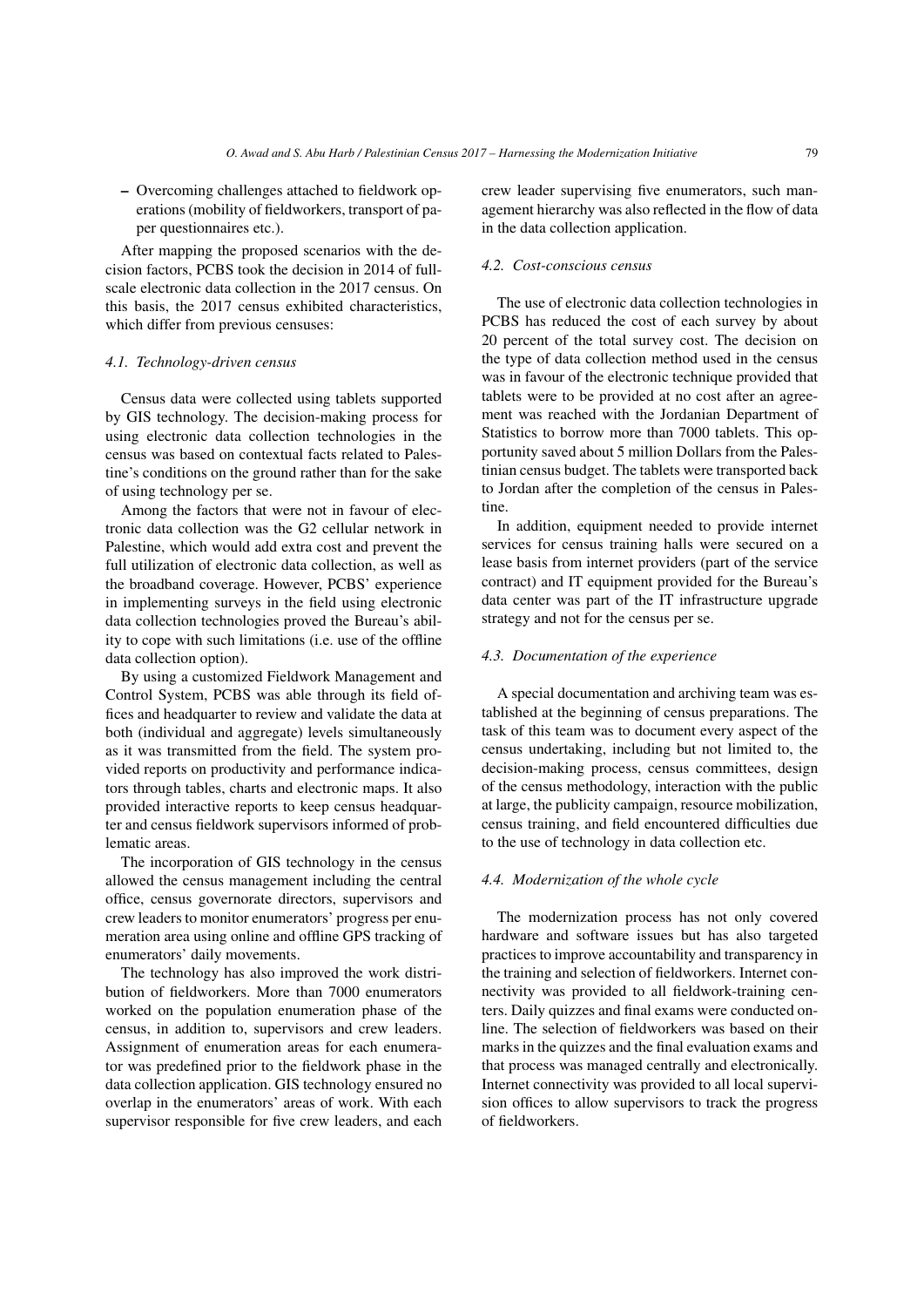#### *4.5. Partnership-driven census*

The 2017 census reflected actual partnerships with all stakeholders including local communities, government institutions, the private sector, as well as international organizations.

PCBS underwent consultations with all stakeholders on the census content to ensure that the 2017 census addressed national priorities. Regular meetings with donors were conducted to keep partners on board on census progress and challenges.

A Donors Advisory Group was formed after the census undertaking to keep donors informed of census data utilization and of the PCBS statistical program.

# 5. Lessons learned

Censuses of Population, Housing, and Establishments are crucial undertaking in the life of any country. In Palestine, the census project provided temporary job opportunities for more than 10,000 university graduates. This was of great value in a country with a high unemployment rate reaching about 30 percent. In the Gaza Strip alone, more than 25,000 applicants competed for only 2000 census fieldwork opportunities.

Technology pays off well when it is used to support census undertaking in an integrated matter covering the whole project cycle rather than in a fragmented fashion. Technology was present in the whole census cycle including various fieldwork phases, training of fieldworkers, selection of fieldworkers, dissemination of census results using data visualization techniques, and documentation of the census project.

The opportunity to borrow the tablets rather than purchasing them conveyed clear messages to the government, partners and the donor community that:

- PCBS is a cost conscious organization.
- The modernization process of PCBS' infrastructure was crowned by the state of the art census undertaking including aspects such as electronic data collection, GIS-based census.
- PCBS was able to send a crystal-clear message to government institutions in Palestine that: despite the challenges on the ground, there are always different ways to achieve your goals.

The application of electronic data collection at the bureau since 2010 was a progressive process, which started by targeting specific surveys, as well as specific geographical areas. The selection of surveys that would be carried out using electronic data collection was based on specific criteria which took into account the competence of the survey manager, the frequency of the survey (in favour of regular surveys such as the labour force survey), and a pre-test as part of the project work plan. The progressive implementation smoothed the transformation of the bureau to electronic data collection setup in anticipation of the 2017 census.

Moving from paper-based censuses to electronic ones required the re-engineering of the various census processes such as the design of the questionnaires, the tasks of the fieldwork teams, and the introduction of technical support (IT) staff as part of the fieldwork teams. One issue of importance was the volume of validation rules in the data collection application and their impact on the expected interviewing time. A balanced approach was necessary to honor a data collection time plan, data quality and the dissemination schedule. A Post Enumeration Survey (PES) was conducted in January 2018 to measure census coverage. Tablets with enumeration area maps and online editing rules were used to implement the PES.

The involvement of stakeholders through committees and regular meetings to convey key messages on census progress was very beneficial (i.e. the involvement of the different governors or mayors was crucial in facilitating fieldwork activities in terms of resource mobilization or advocacy of public cooperation). PCBS hired publicity coordinators in each governorate to support the implementation of the census communication strategy.

Regional and international cooperation provided unlimited opportunities for technical cooperation, transfer of expertise and sharing of resources. This proved very beneficial for the census such as the ability to borrow tablets from Jordan and to benchmark good census practices from different countries including Brazil, Jordan and Egypt.

The census project was a success due to long-term planning and awareness of the surrounding environment. PCBS announced the census results in March 2018 using state-of-the-art dissemination techniques (i.e. data visualization, animation and infographics). The census dissemination plan included the production of a Public Use File that comprised a 20 percent sample, analytical studies by independent researchers, an electronic atlas and statistics covering small areas.

Ola Awad is President of the Palestine Central Bureau of Statistics and former President of the International Association of Official Statistics (2015-2017). She holds a doctorate in Business Administration from